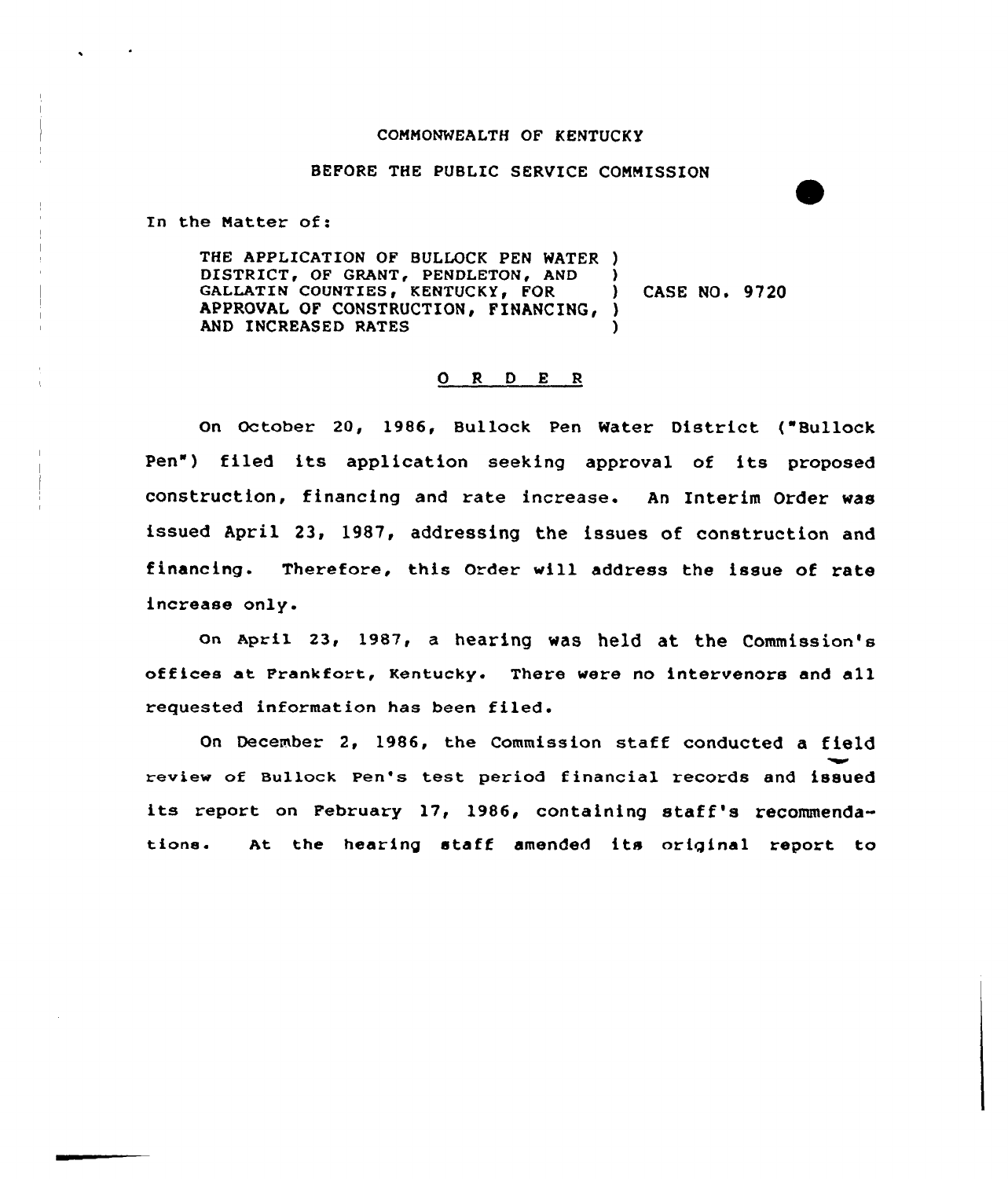include the following: (1) depreciation expense of  $$72,319;$ <sup>1</sup> and (2) debt service recognizing increased debt at the current interest rate of 6.5 percent for a revised debt service of  $$157,933.^2$  Based on revised debt service, adjusted operating expenses of \$323,393 and a 1.2X debt service coverage ("DSC") staff recommended a revenue increase of \$146,690, \$17,311 less than the amount requested by Bullock Pen. The Commission is of the opinion that <sup>a</sup> 1.2X DSC is fair, just, and reasonable and will allow Bullock Pen ample opportunity to pay its operating expenses and provide for future equity growth. Therefore, the Commission affirms staff's recommended increase of \$146,690.

# NON-RECURRING CHARGES

Bullock Pen provided cost justification relating to various non-recurring charges. It requested a reconnection charge of \$35 for a 5/8 x 3/4-inch meter and a charge of \$45 for all larger size

|              | Total Construction Cost                 |           | \$742,000 |
|--------------|-----------------------------------------|-----------|-----------|
|              | Land Cost<br>Less:                      |           | 6,000     |
|              | Net Construction Cost                   |           | \$736,000 |
|              | Times: Depreciation Rule                |           | 28        |
|              | Depreciation Expense - New Place        |           | \$14,720  |
|              | Depreciation Expense - Old Place        |           | 56,991    |
|              | Depreciation Expense - Capitalized Item |           | 608       |
|              | Total Depreciation Expense              |           | 72,319    |
| $\mathbf{2}$ | 5-Year Average                          |           |           |
|              | 1959 Bond                               | \$23,897  |           |
|              |                                         |           | 77,850    |
|              | 1974 Bond<br>1982 Bond                  |           | 7,050     |
|              | 1986 Bond                               |           | 21,333    |
|              |                                         |           | 27,803    |
|              | 1987 Bond                               | \$157,933 |           |
|              |                                         |           |           |

 $-2-$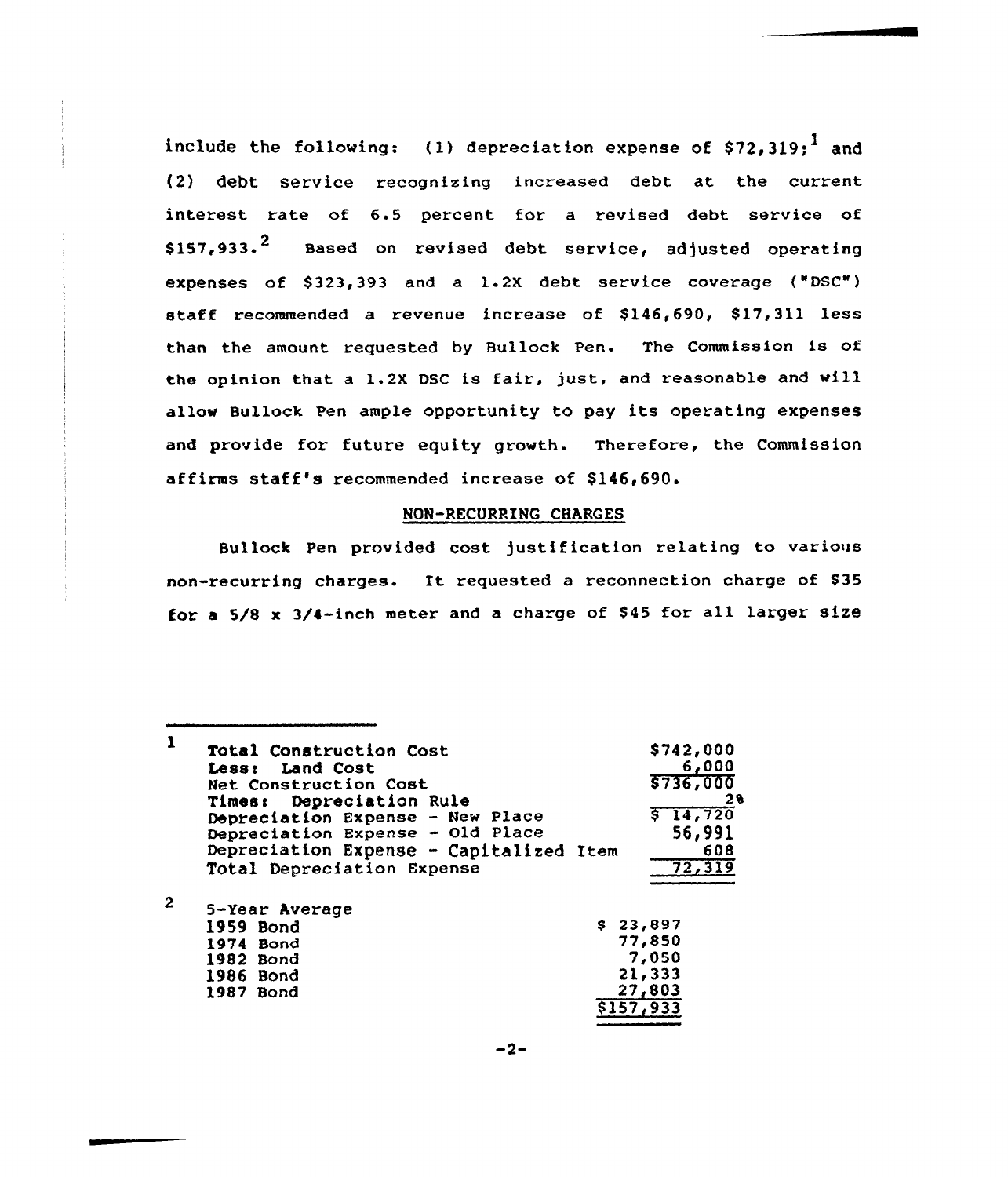meters that would cover the costs of removing and resetting a meter. Bullock Pen also proposed a service run fee of \$15 for a customer requested meter test, to be charged if the meter is found to be measuring accurately

Bullock Pen proposed to establish a returned check charge of \$5, a charge of \$15 to reread a meter at the request of a customer, if the original reading is found to be correct, and <sup>a</sup> customer deposit in the amount of \$31.50.

Bullock Pen provided cost justification to increase its connection fees for a  $5/8 \times 3/4$ -inch connection to \$390 and to increase its 1-inch connection fee to \$585. Also, Bullock Pen requested that it be permitted to charge the actual cost of installation for all connections larger than l-inch.

The Commission is of the opinion that the cost justification provided is adequate and the non-recurring charges should be approved as set out in Appendix <sup>A</sup> of this Order.

#### FINDINGS AND ORDERS

1. The rates proposed by Bullock Pen vill produce revenues in excess of those found to be fair, just, and reasonable herein and should be denied upon application of KRS 278.030.

2. The rates and charges in appendix A are the fair, just, and reasonable rates to be charged by Bullock Pen in that they should produce annual revenues of \$502,711.

3. The non-recurring charges proposed by Bullock Pen should be approved as set out in Appendix <sup>A</sup> of this Order.

 $-3-$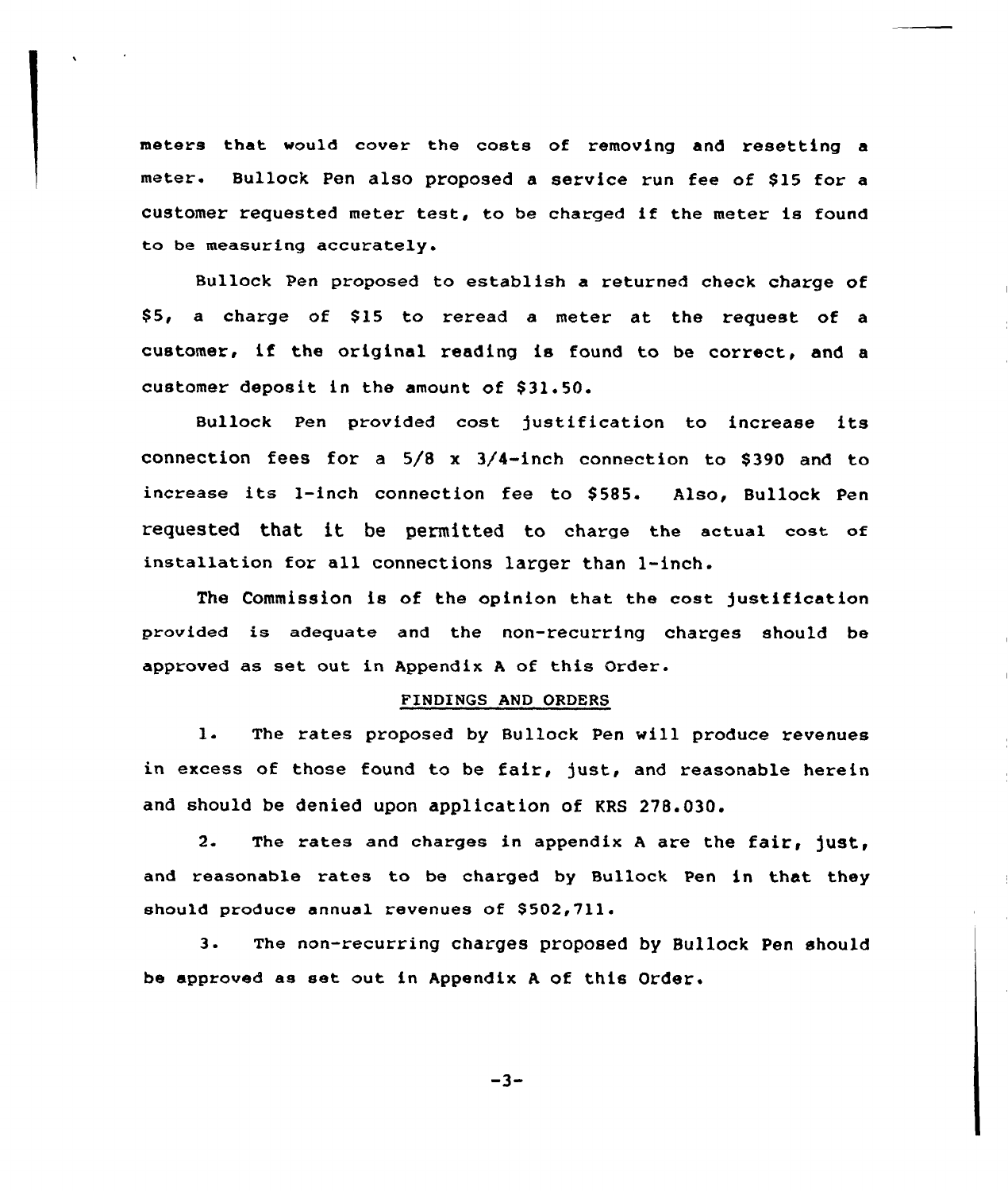IT IS THEREFORE ORDERED that:

l. The rates requested by Bullock Pen be and they are hereby denied.

2. The rates and charges in Appendix <sup>A</sup> are the fair, )ust, and reasonable rates and charges to be charged by Bullock Pen for water service rendered on and after the date of this Order.

3. The non-recurring charges set out in Appendix <sup>A</sup> be and they hereby are approved.

Done at Frankfort, Kentucky, this 2nd day of June, 1987.

PUBLIC SERVICE COMMISSION

PUBLIC SERVICE  $\nabla$ Vice Chairman

William  $\overline{\mathsf{oner}}$ 

ATTEST:

Executive Director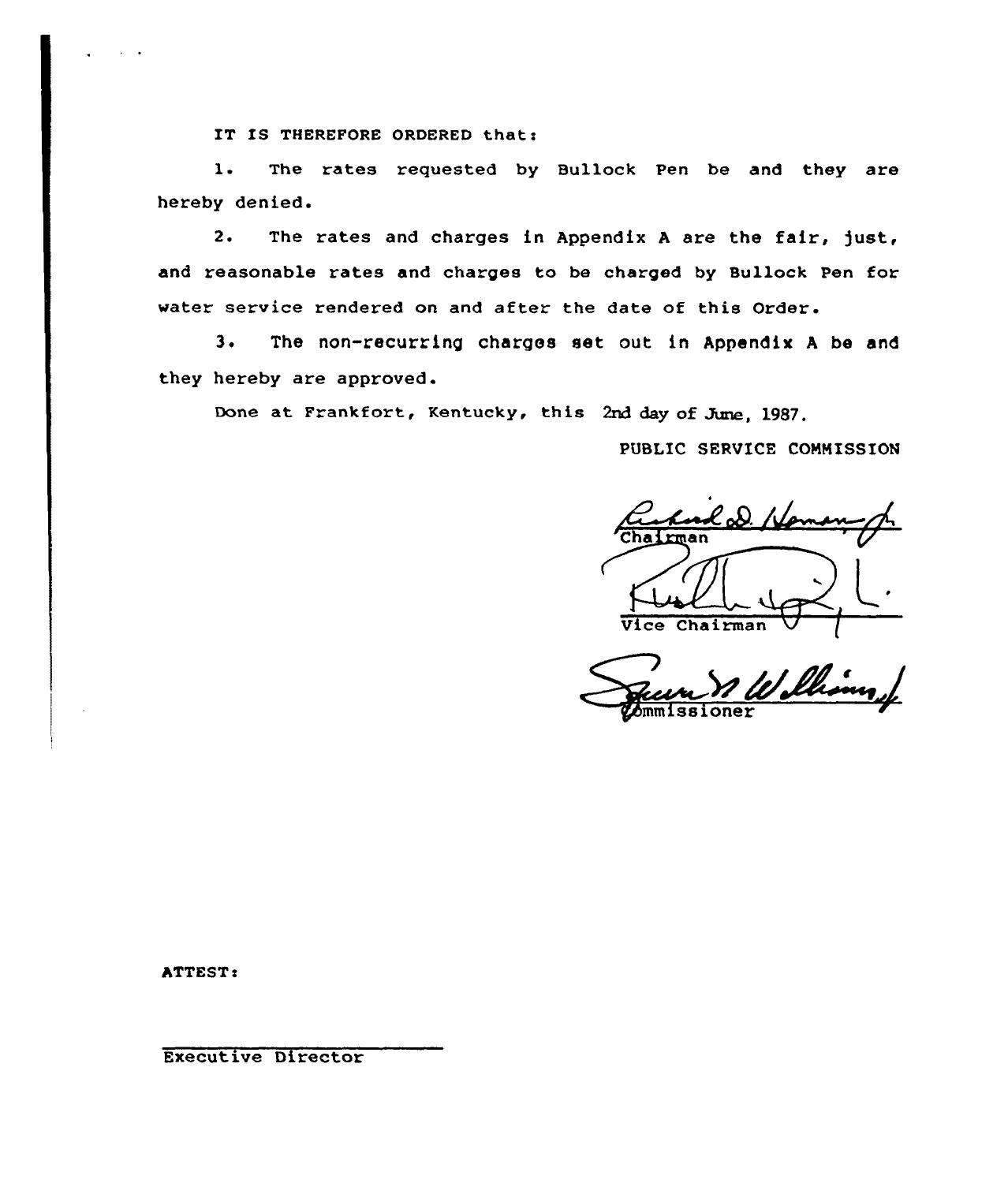## APPENDIX A

APPENDIX TO AN ORDER OF THE KENTUCKY PUBLIC SERVICE COMMISSION IN CASE NO. 9720 DATED JUNE 2, 1987.

The following rates and charges are prescribed for the customers in the area served by Bullock Pen Water District. All other rates and charges not specifically mentioned herein shall remain the same as those in effect under authority of this Commission prior to the effective date of this Order.

# RATES: Monthly

 $\sim$   $\sim$ 

# $5/8$  x  $3/4$  Inch Connection

| First 2,000 gallons<br>Next 3,000 gallons<br>Next 5,000 gallons<br>Next 10,000 gallons<br>Over 20,000 gallons<br>1 Inch Connection |       | \$12.35 Minimum Bill<br>4.95 per 1,000 gallons<br>4.25 per 1,000 gallons<br>3.55 per 1,000 gallons<br>2.80 per 1,000 gallons |
|------------------------------------------------------------------------------------------------------------------------------------|-------|------------------------------------------------------------------------------------------------------------------------------|
|                                                                                                                                    |       |                                                                                                                              |
| First 5,000 gallons                                                                                                                |       | \$27.20 Minimum Bill                                                                                                         |
| Next 5,000 gallons                                                                                                                 |       | 4.25 per 1,000 gallons                                                                                                       |
| Next 10,000 gallons                                                                                                                |       | $3.55$ per $1,000$ gallons                                                                                                   |
| Over 20,000 gallons                                                                                                                |       | 2.80 per 1,000 gallons                                                                                                       |
| 1 1/2 Inch Connection                                                                                                              |       |                                                                                                                              |
| First 10,000 gallons                                                                                                               |       | \$48.45 Minimum Bill                                                                                                         |
| Next 10,000 gallons                                                                                                                |       | 3.55 per 1,000 gallons                                                                                                       |
| Over 20,000 gallons                                                                                                                |       | 2.80 per 1,000 gallons                                                                                                       |
| 2 Inch Connection                                                                                                                  |       |                                                                                                                              |
| Pirst 20,000 gallons                                                                                                               |       | \$83.95 Minimum Bill                                                                                                         |
| Over 20,000 gallons                                                                                                                |       | $2.80$ per $1,000$ gallons                                                                                                   |
| Bulk Loading Stations                                                                                                              |       | $$4.25$ per $1,000$ gallons                                                                                                  |
| Reconnection Charges                                                                                                               |       |                                                                                                                              |
| $5/8$ x $3/4$ Inch Connection $$35.00$                                                                                             |       |                                                                                                                              |
| All larger than $5/8 \times 3/4$ Inch $45.00$                                                                                      |       |                                                                                                                              |
| Service Run Charge                                                                                                                 | 15.00 |                                                                                                                              |